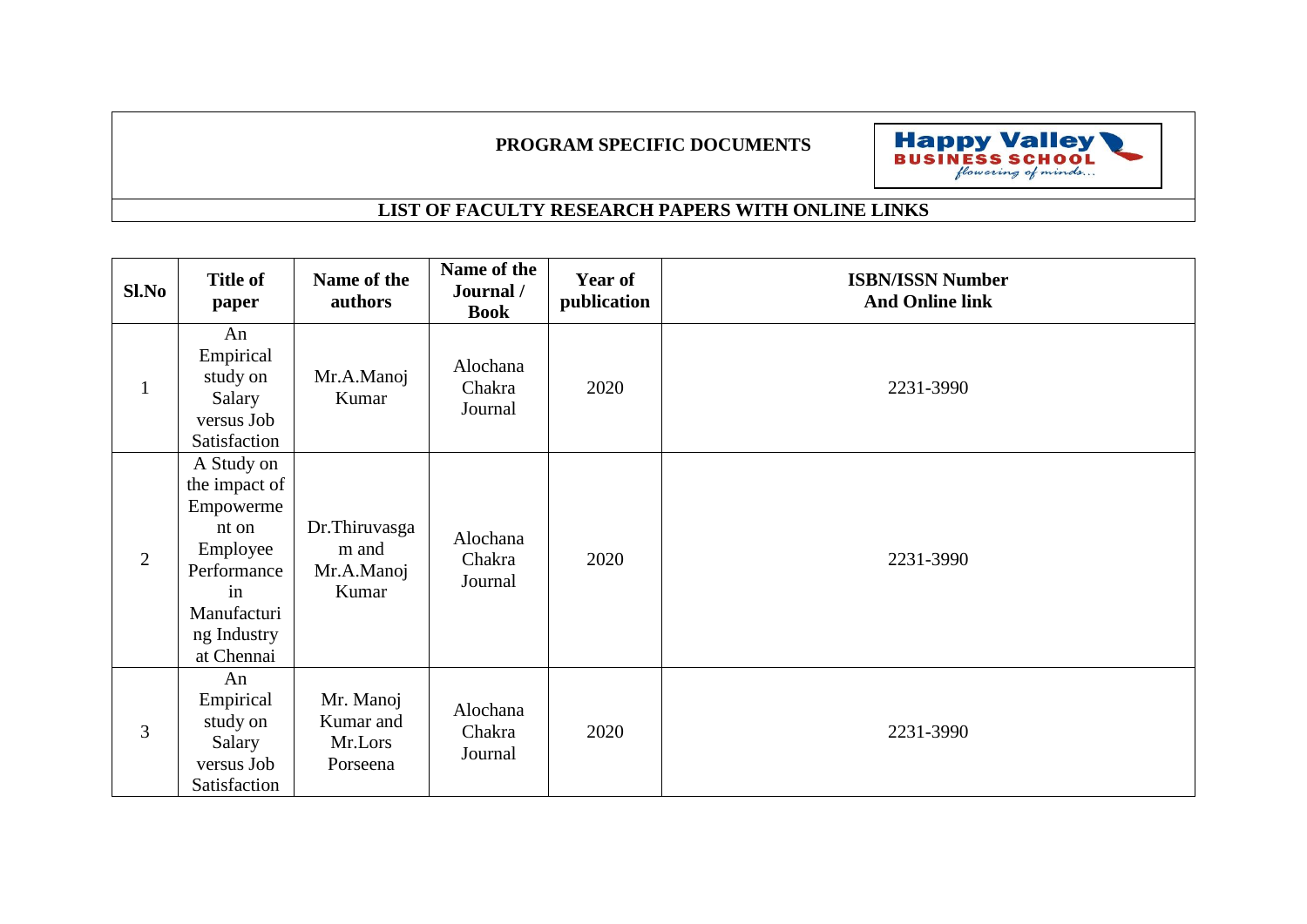| $\overline{4}$ | Artifical<br>intelligence<br>$(AI)$ in<br>Marketing                                                                                  | Ms.J.Jessintha,<br>Dr.T.Bina        | Nehru<br>Journal of<br>Management<br>and Research                                         | 2020 | 2230-7974                                                                                                                                                                        |
|----------------|--------------------------------------------------------------------------------------------------------------------------------------|-------------------------------------|-------------------------------------------------------------------------------------------|------|----------------------------------------------------------------------------------------------------------------------------------------------------------------------------------|
| 5              | Impact of<br>Influencer<br>Marketing in<br><b>Brands</b>                                                                             | Ms.J.R.Mary<br>Sheela,<br>Dr.T.Bina | Nehru<br>Journal of<br>Management<br>and Research                                         | 2020 | 2230-7974                                                                                                                                                                        |
| 6              | Consumer<br><b>Buying</b><br>Behaviour of<br>Millennial -<br>The Future<br>of Online<br>Retails and<br>Offline<br>Retail in<br>India | Dr.T.Bina                           | International<br>Journal of<br>Innovation<br>Science and<br>Research                      | 2020 | 2319-9369                                                                                                                                                                        |
| 7              | A study on<br><b>Stress</b><br>Management<br>Strategies of<br><b>Students</b>                                                        | Mr.A.Manoj<br>Kumar                 | Asian<br>Journal of<br>Science and<br>Technology                                          | 2020 | 0976-3376<br>http://www.journalajst.com/sites/default/files/issues-pdf/7902.pdf                                                                                                  |
| 8              | A Study on<br>the customer<br>preference<br>towards<br>online<br>streaming<br>services                                               | Mr.K.Sampath<br>Kumar               | International<br>Journal of<br>Recent<br>Advance in<br>Multi-<br>Disciplinary<br>Research | 2020 | 2350-0743<br>A study on the customer preference towards online streaming<br>services   International Journal of Recent Advances in<br><b>Multidisciplinary Research (IJRAMR)</b> |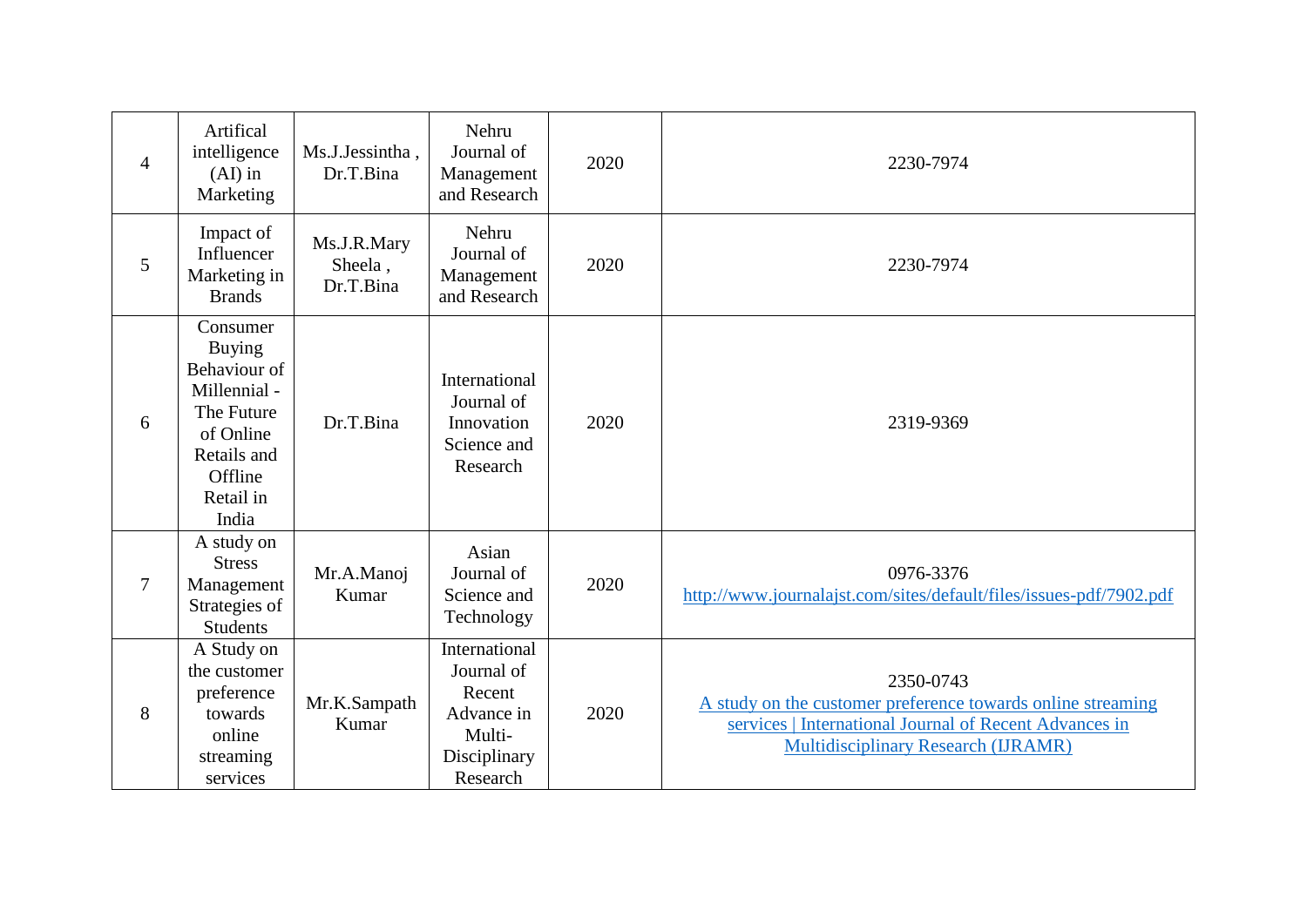| 9  | Importance<br>and Scope of<br>Digital<br>Signage in<br>Marketing                                                                                                                        | Ms.A.Aaziya                                | International<br>Conference<br>on Emerging<br>Trends in<br>Engineering<br>and<br>Management | 2020 |  |
|----|-----------------------------------------------------------------------------------------------------------------------------------------------------------------------------------------|--------------------------------------------|---------------------------------------------------------------------------------------------|------|--|
| 10 | Emotional<br>Intelligence<br>and Job<br>Attitude<br>(Emotional<br>Resilience,<br>Motivation)<br>of Selected<br><b>Health Care</b><br>Professional<br>in Erode<br>District<br>,Tamilnadu | Mr.D.Prashant<br>$\boldsymbol{\mathrm{h}}$ | International<br>Conference<br>on Emerging<br>Trends in<br>Engineering<br>and<br>Management | 2020 |  |
| 11 | A Study on<br>Annual<br>Growth<br>Analysis of<br>Non<br>Performing<br>Assets of<br>Selected<br>Public And<br>Private<br><b>Sector Banks</b><br>in India                                 | Mr.D.Prashant<br>$\boldsymbol{\mathrm{h}}$ | International<br>Conference<br>on Emerging<br>Trends in<br>Engineering<br>and<br>Management | 2020 |  |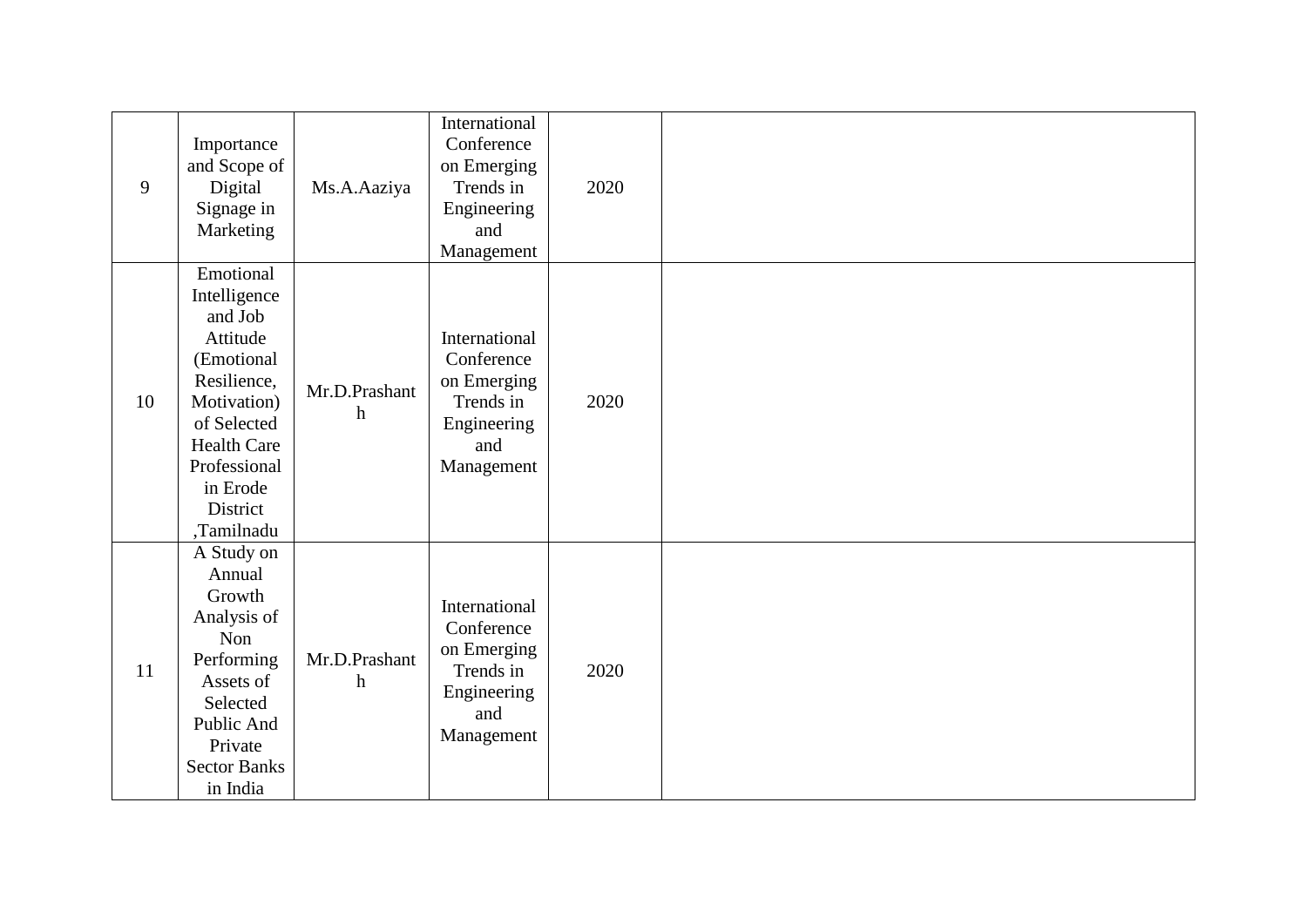| 12 | Concept of<br>Financial<br>Literacy and<br>its<br>importance<br>in India                                                                 | Mr.Alinraj.O.P,<br>Dr.P.Shanmug<br>ha Priya     | International<br>Conference<br>on Emerging<br>Trends in<br>Engineering<br>and<br>Management | 2020 |                                                                                                                                          |
|----|------------------------------------------------------------------------------------------------------------------------------------------|-------------------------------------------------|---------------------------------------------------------------------------------------------|------|------------------------------------------------------------------------------------------------------------------------------------------|
| 13 | Importance<br>of Financial<br>Literacy and<br>its<br>components<br>- A Predictor<br>of<br>Investment<br>Decision                         | Mr.Ajay<br>Krishna,<br>Dr.P.Shanmug<br>ha Priya | International<br>Conference<br>on Emerging<br>Trends in<br>Engineering<br>and<br>Management | 2020 |                                                                                                                                          |
| 14 | A Study on<br>comparison<br>of index<br>returns and<br>returns of<br>portfolio<br>created using<br>equal<br>weightage<br>index<br>method | Mr.A.Arun<br>Prakash                            | International<br>Journal of<br>Current<br>Research                                          | 2020 | 0975-833X<br>http://journalcra.com/article/study-comparison-index-returns-and-<br>returns-portfolio-created-using-equal-weight-age-index |
| 15 | A study on<br>factors<br>determining<br>bank<br>selection and                                                                            | Dr.R.Vishal<br>Kumar                            | International<br>Journal of<br>Engineering<br>Development<br>and Research                   | 2020 | 2321-9939                                                                                                                                |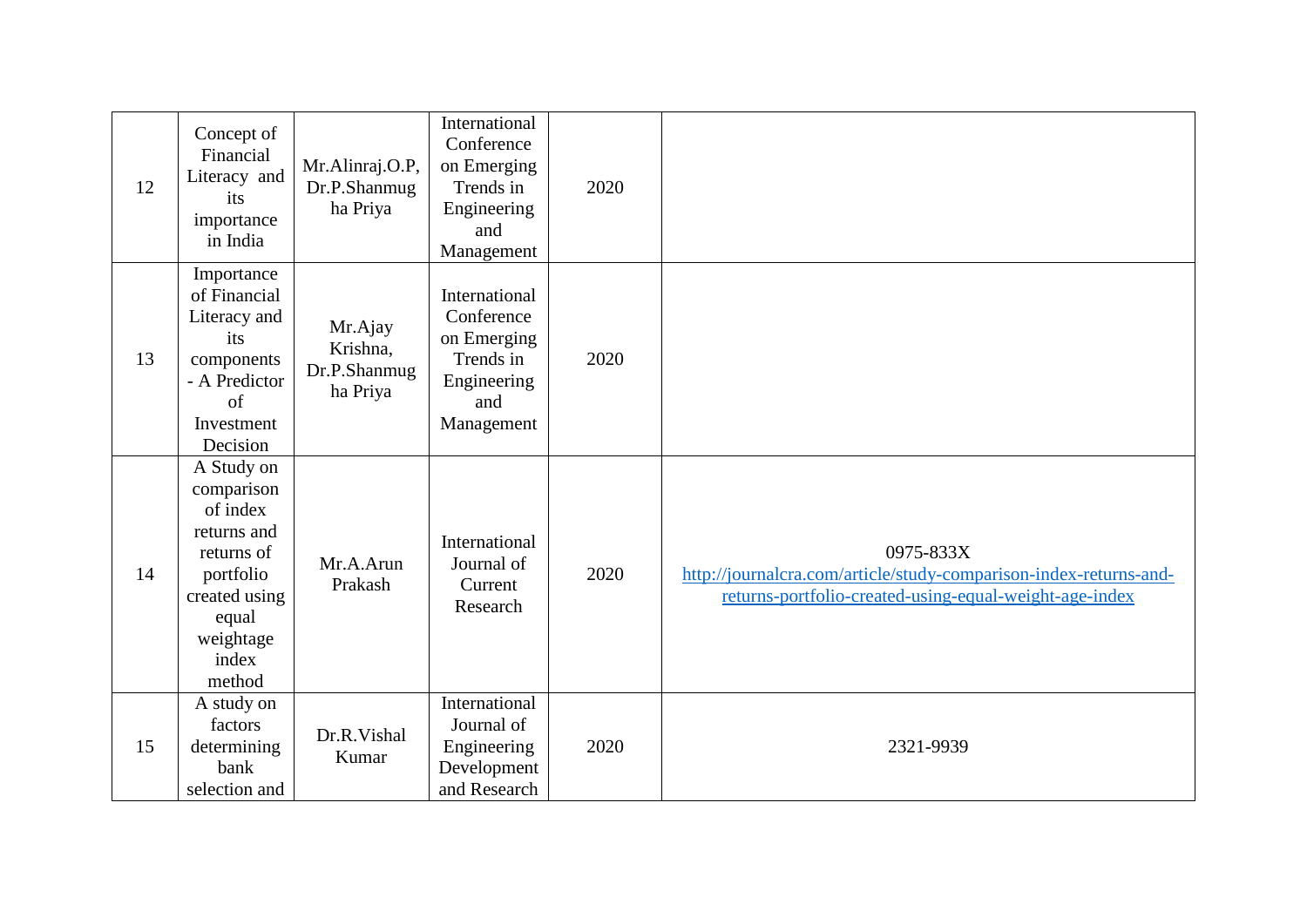|    | preference in<br><b>Indian Retail</b><br>banking with<br>special<br>reference to<br>Coimbatore<br>District |                          |                                                                                                  |      |                                                                                                                                                                               |
|----|------------------------------------------------------------------------------------------------------------|--------------------------|--------------------------------------------------------------------------------------------------|------|-------------------------------------------------------------------------------------------------------------------------------------------------------------------------------|
| 16 | A Study on<br>the impact of<br>savings<br>motive on<br>investment<br>decisions                             | Dr.C.Kanagaraj           | International<br>Journal of<br>Advanced<br>Multidiscipli<br>nary<br>Research                     | 2020 | 2398-8870<br>https://ijarm.com/pdfcopy/2020/feb2020/ijarm4.pdf                                                                                                                |
| 17 | Examining<br>Financial<br>Needs of<br>Low Income<br>Individuals<br>and their<br>Financial<br>Inclusion     | Dr.P.Shanmug<br>ha Priya | International<br>Journal of<br>Development<br>Research                                           | 2020 | 2230-9929<br>Examining financial needs of low income individuals and their<br>financial inclusion   International Journal of Development Research<br>(IJDR) (journalijdr.com) |
| 18 | A stuy of<br>Seasonally<br>based<br>Investment<br>strategy for<br>Indian<br>Mutual<br>Funds                | Mr.R.Santhosh<br>Raja    | International<br>Journal of<br>Advance<br>Research, Ide<br>as and<br>Innovation in<br>Technology | 2020 | 2454-132X<br>A study of seasonality-based investment strategy for Indian Mutual<br>Funds (ijariit.com)                                                                        |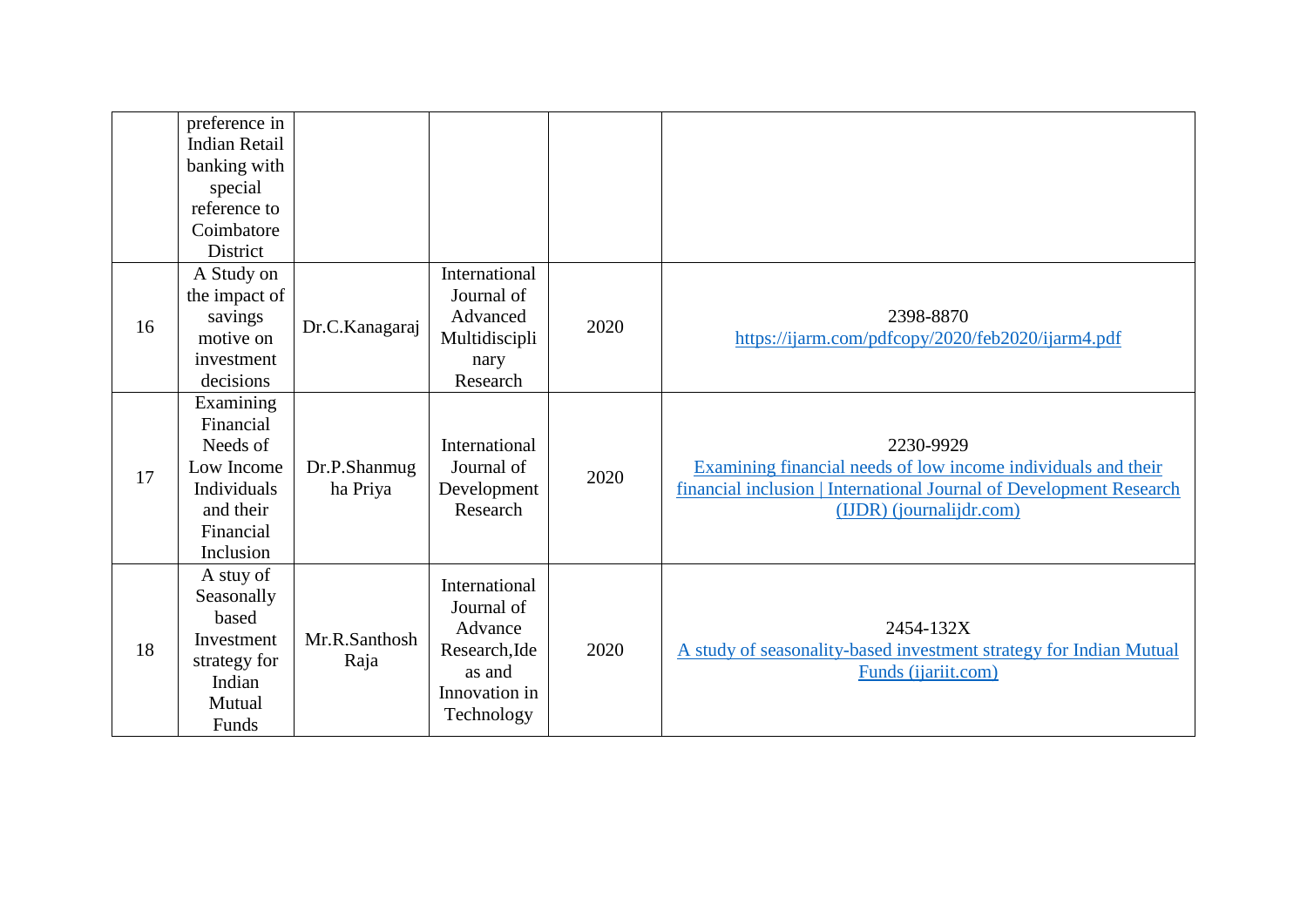| 19 | Assessing<br>Financial<br>Literacy<br>Levels of<br>Banking and<br>IT/Ites<br>Employees                                                                      | Dr.P.Shanmug<br>ha Priya,<br>Mr.R.Vishal<br>Kumar | International<br>Journal of<br>Engineering<br>and<br>Advanced<br>Technology | 2019 | 2249-8958, Volume - 8, Issue - 5, June 2019<br>International Journal of Soft Computing and Engineering (ijeat.org) |
|----|-------------------------------------------------------------------------------------------------------------------------------------------------------------|---------------------------------------------------|-----------------------------------------------------------------------------|------|--------------------------------------------------------------------------------------------------------------------|
| 20 | Predictive<br>analysis of<br>the factors<br>that<br>influence<br>customers'<br>preference<br>for online<br>platforms<br>while buying<br>insurance<br>policy | Ms. A.Indira                                      | International<br>Journal of<br>Management<br>and Social<br>Sciences         | 2018 | Volume $-8$ , No.1.2 (2018) $-$ IJMSS $-$ SEP 8(1.2) Special Issue<br>2018                                         |
| 21 | College<br>students'<br>banking<br>habit in<br>Coimbatore<br>District with<br>reference to<br>the usage of<br>digital<br>payment<br>systems                 | Ms. A.Indira                                      | International<br>Journal of<br>Scientific<br>Research and<br>Review         | 2018 | Volume – VII, Sept -2018, ISSN No: $2279 - 543x$                                                                   |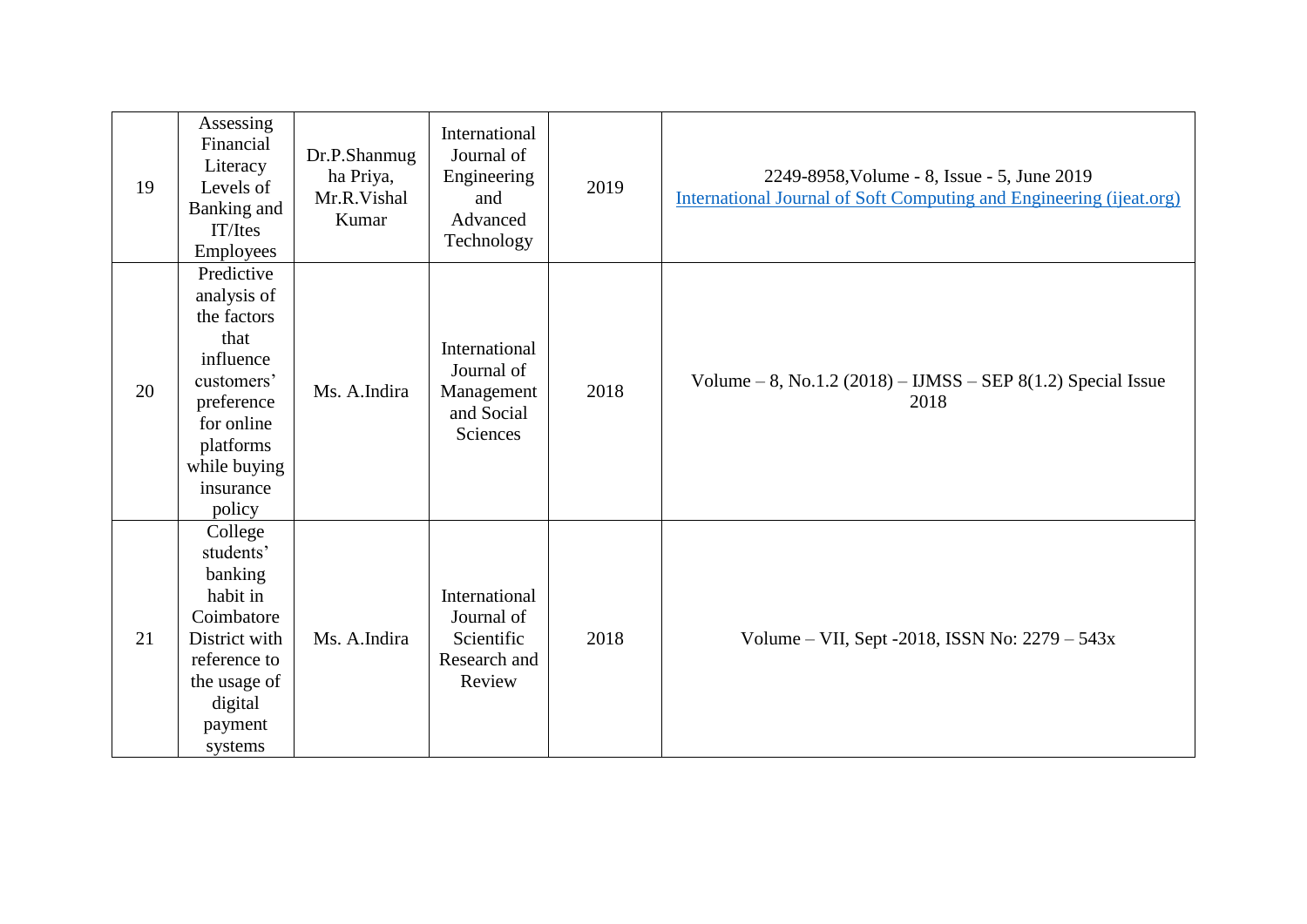| 22 | Influence of<br>Financial<br>Behaviour<br>$_{\rm on}$<br>Retirement<br>Confidence<br>among<br>working<br>adults | Dr.P.Shanmug<br>ha Priya | Indian<br>journal of<br>Applied<br>Research                                | 2017 | $ISSN-2249-555X$ , Vol 8, Issue $-2$ INFLUENCE OF FINANCIAL<br>BEHAVIOUR ON RETIREMENT CONFIDENCE AMONG<br><b>WORKING ADULTS   Semantic Scholar</b> |
|----|-----------------------------------------------------------------------------------------------------------------|--------------------------|----------------------------------------------------------------------------|------|-----------------------------------------------------------------------------------------------------------------------------------------------------|
| 23 | A study on<br>employee<br>engagement<br>in public<br>sector<br>undertaking<br>among<br>managerial<br>employees  | Dr.S.Prabakar            | Asian<br>Journal Of<br>Research In<br>Social<br>Sciences And<br>Humanities | 2016 | ISSN 2249-7315, IN VOL. 6<br>http://dx.doi.org/10.5958/2249-7315.2016.01238.7                                                                       |
| 24 | Perceived<br>stress and<br>OCB-<br>Mediation<br>role of work<br>motivation                                      | Dr.S.Prabakar            | Asian<br>Journal Of<br>Research In<br>Social<br>Sciences And<br>Humanities | 2016 | ISSN 2249-7315, Vol 6, Issue 9<br>http://dx.doi.org/10.5958/2249-7315.2016.00838.8                                                                  |
| 25 | A study on<br>consumer<br>adoption of<br>smart phones                                                           | Ms. K.Soniya             | International<br>Journal Of<br>Hit<br>Transaction<br>On Eccn               | 2016 | ISSN 0973-6875 ISSUES 2A                                                                                                                            |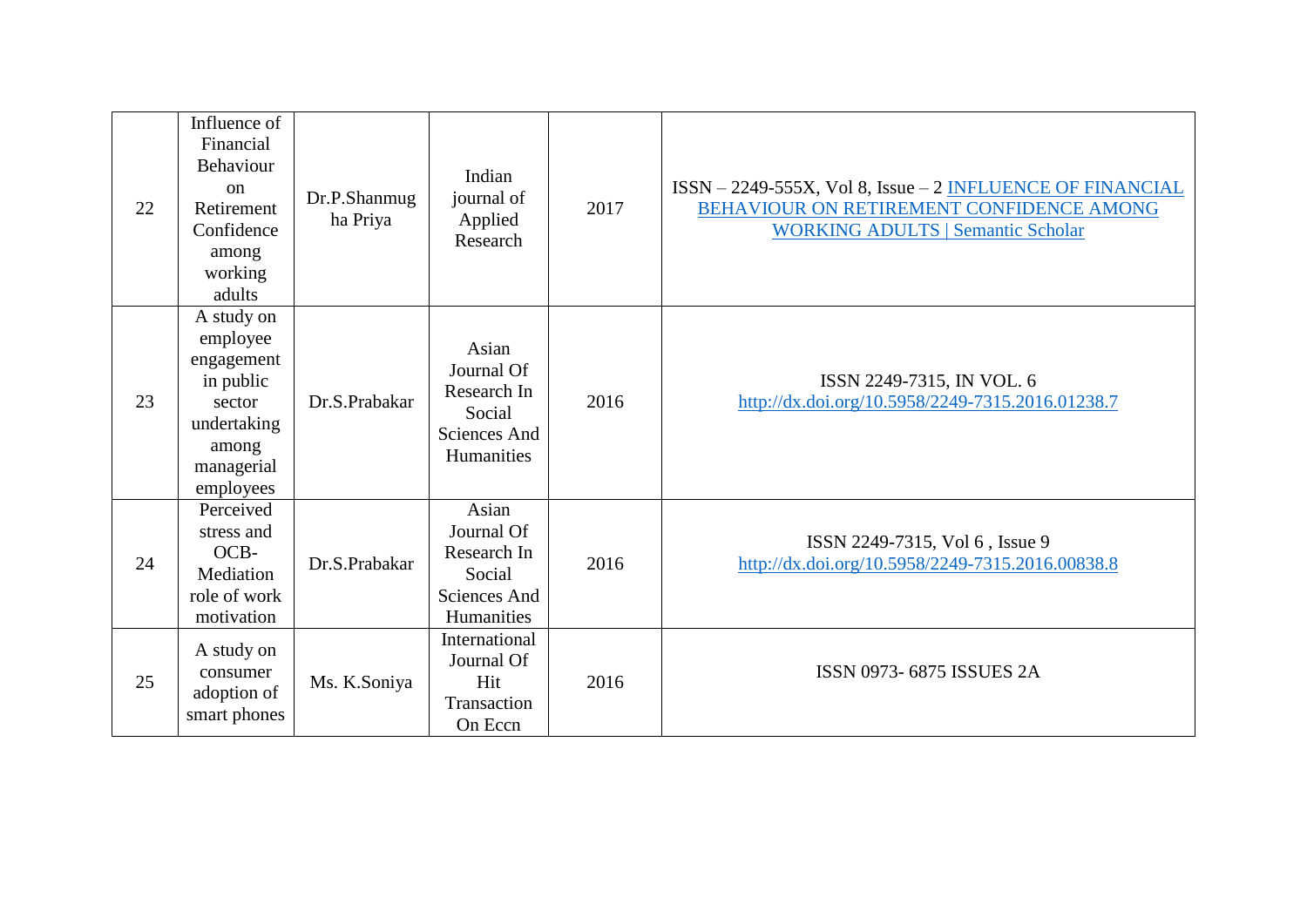| 26 | A study on<br>consumers<br>perceived<br>risk in online<br>shopping<br>with<br>reference to<br>coimbatore<br>and calicut<br>city | Ms. K.Soniya          | Intercontinen<br>tal Journal of<br>Marketing<br>Research<br>Review                 | 2016 | ISSN 2321-0346, VOLUME 4, ISSUES 4 |
|----|---------------------------------------------------------------------------------------------------------------------------------|-----------------------|------------------------------------------------------------------------------------|------|------------------------------------|
| 27 | Job stress<br>among the<br>women bank<br>employees in<br>erode district                                                         | Dr.G.Thiruvasa<br>gam | Primax<br>International<br>Journal of<br>Commerce<br>and<br>Management<br>Research | 2016 | ISSN: 2348-0483                    |
| 28 | Does<br>celebrity<br>endorsement<br>influence the<br>brand<br>preference?<br>An analysis                                        | Ms. K.Soniya          | International<br>Research<br>Journal of<br><b>Business</b><br>And<br>Management.   | 2016 | ISSN NO: 2322 083X                 |
| 29 | Mobile<br>application<br>user<br>experience<br>assessment<br>with respect<br>to retail                                          | Ms. K.Soniya          | International<br>Journal Of<br>Exclusive<br>Global<br>Research                     | 2016 | VOL I, ISSUE I                     |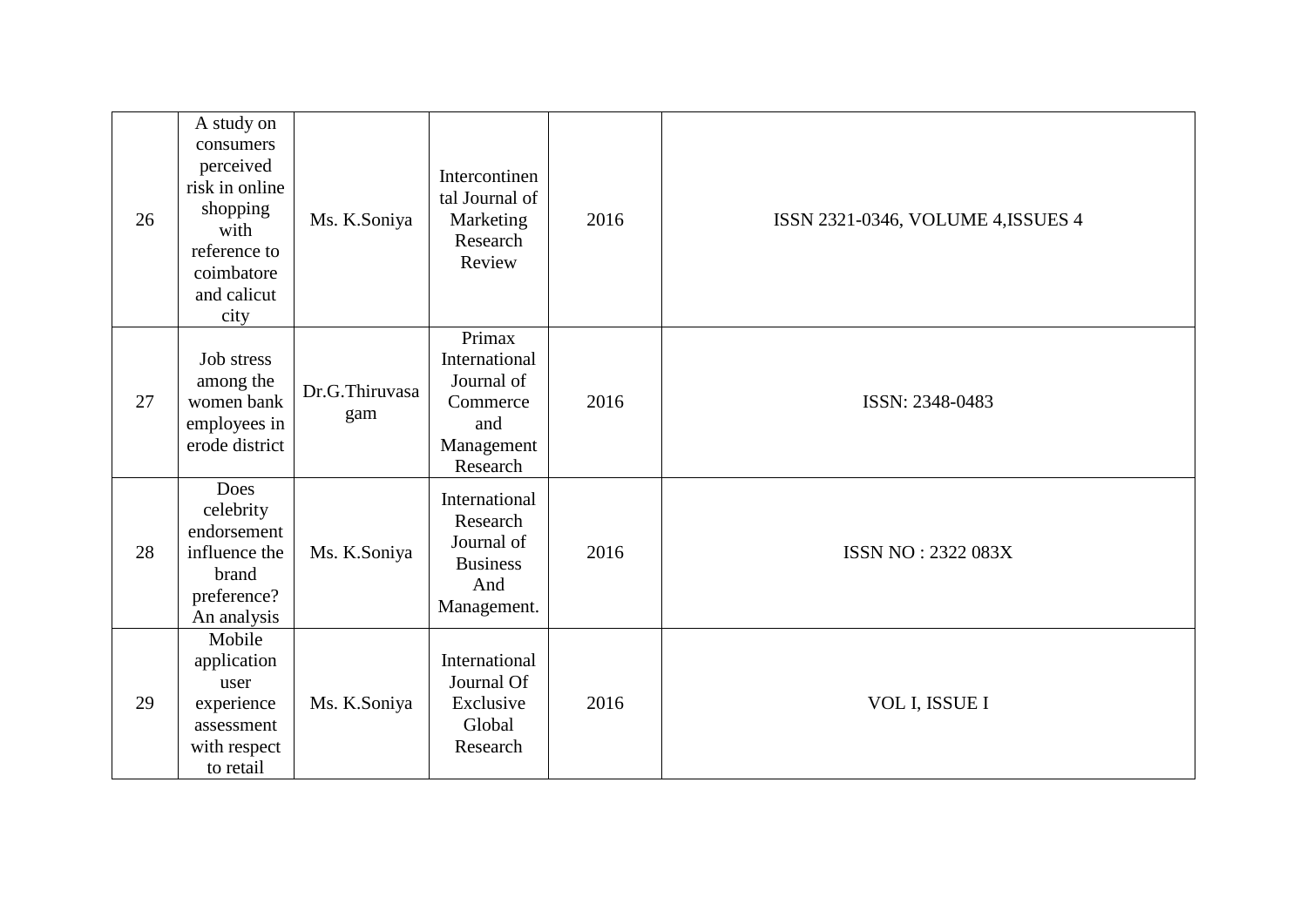|    | promotion in<br>Coimbatore                                                                                                 |                                              |                                                                           |      |                            |
|----|----------------------------------------------------------------------------------------------------------------------------|----------------------------------------------|---------------------------------------------------------------------------|------|----------------------------|
| 30 | Consequenti<br>ality of<br>celebrity<br>endorsement<br>on the<br>purchase<br>decision of<br>the<br>consumers               | Ms. K.Soniya                                 | Asian<br>Journal Of<br>Research In<br>Social<br>Science And<br>Humanities | 2016 | VOL 6, NO. 5, MAY 2016     |
| 31 | Perception<br>of Bankers<br>on Factors<br>Causing<br>Non-<br>performing<br>Assets in<br>Indian<br><b>Banking</b><br>Sector | Mr.R.Vishal<br>Kumar And<br>Dr.M.V.Subha     | Asian<br>Journal Of<br>Research In<br>Social<br>Science And<br>Humanities | 2016 | . VOL 6, NO. 8, JULY 2016. |
| 32 | A study on<br>factors<br>affecting<br>savings<br>behaviour of<br>gen y                                                     | Ms.P.Shanmug<br>ha Priya And<br>Dr.M.V.Subha | Asian<br>Journal Of<br>Research In<br>Social<br>Science And<br>Humanities | 2016 | VOL 6, NO. 7, JULY 2016.   |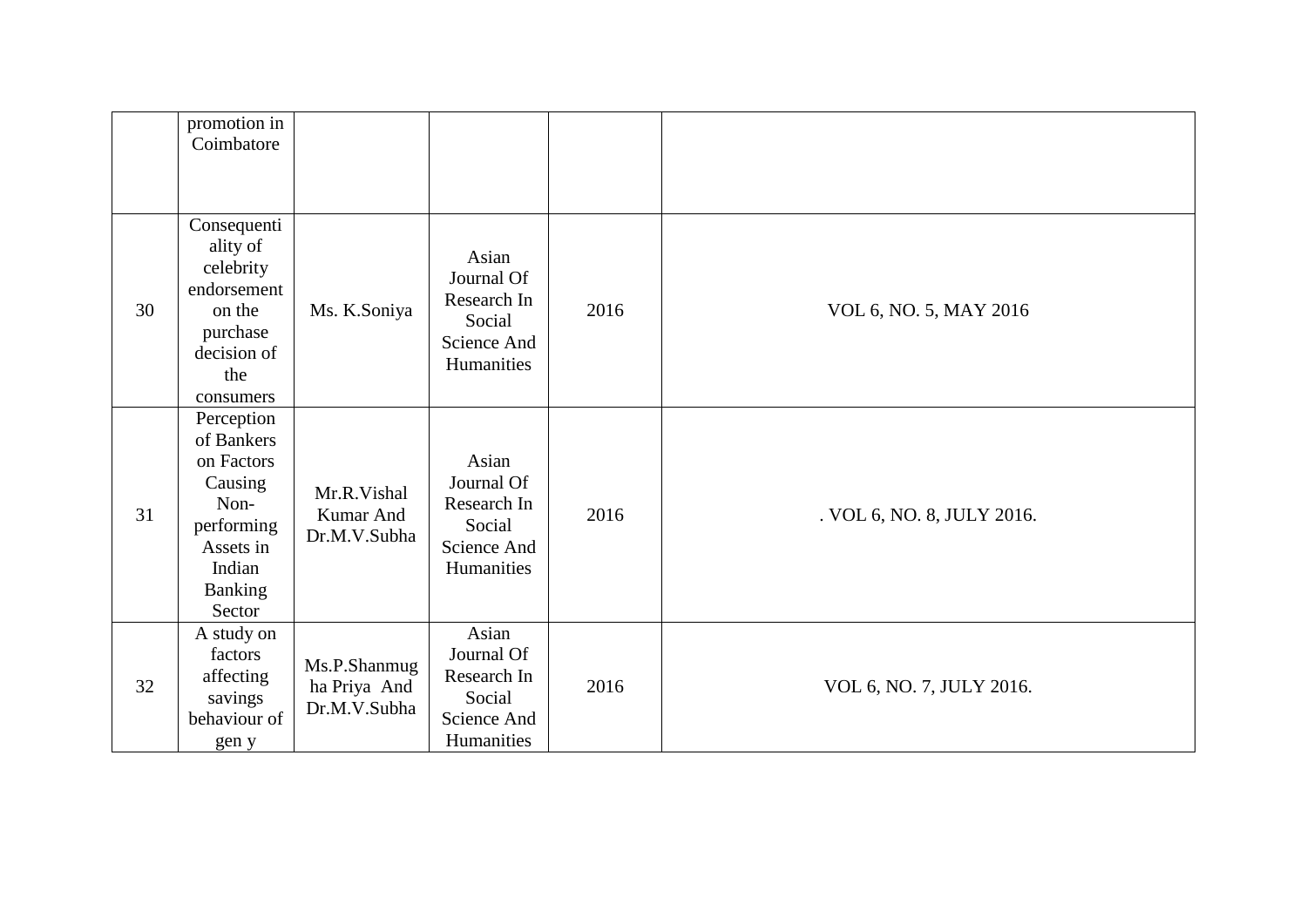| 33 | Influence of<br>demographic<br>and work<br>related<br>factors on<br>organization<br>al climate<br>and role<br>stress of IT<br>employees                     | Priyadarshini.<br>M And<br>Dr.Prabakar.S | Asian<br>Journal Of<br>Research In<br>Social<br>Science And<br>Humanities | 2016 | VOL. 6, NO.12. PP.1575 TO 1585.                                                    |
|----|-------------------------------------------------------------------------------------------------------------------------------------------------------------|------------------------------------------|---------------------------------------------------------------------------|------|------------------------------------------------------------------------------------|
| 34 | An empirical<br>study of job<br>satisfaction,<br>organization<br>al role stress<br>and burnout<br>among<br>secondary<br>school<br>teachers in<br>coimbatore | Priyadarshini.<br>M And<br>Dr.Prabakar.S | Asian<br>Journal Of<br>Research In<br>Social<br>Science And<br>Humanities | 2016 | VOL. 6, NO.8. PP.1575 TO 1585.                                                     |
| 35 | A study on<br>the effects of<br>motivational<br>factors on<br>employees<br>efficiency                                                                       | Karthikeyan.N<br>And<br>Dr.Prabakar.S    | Asian<br>Journal Of<br>Research In<br>Social<br>Science And<br>Humanities | 2016 | VOL. 6, NO.7. PP.1833 TO 1842.<br>http://dx.doi.org/10.5958/2249-7315.2016.00547.5 |
| 36 | A Budding<br>Dimension<br>of social<br>media as a<br>marketing                                                                                              | Mr.Muthiah T                             | Primax<br>International<br>Journal of<br>Commerce<br>and                  | 2016 | ISSN 2321-3604                                                                     |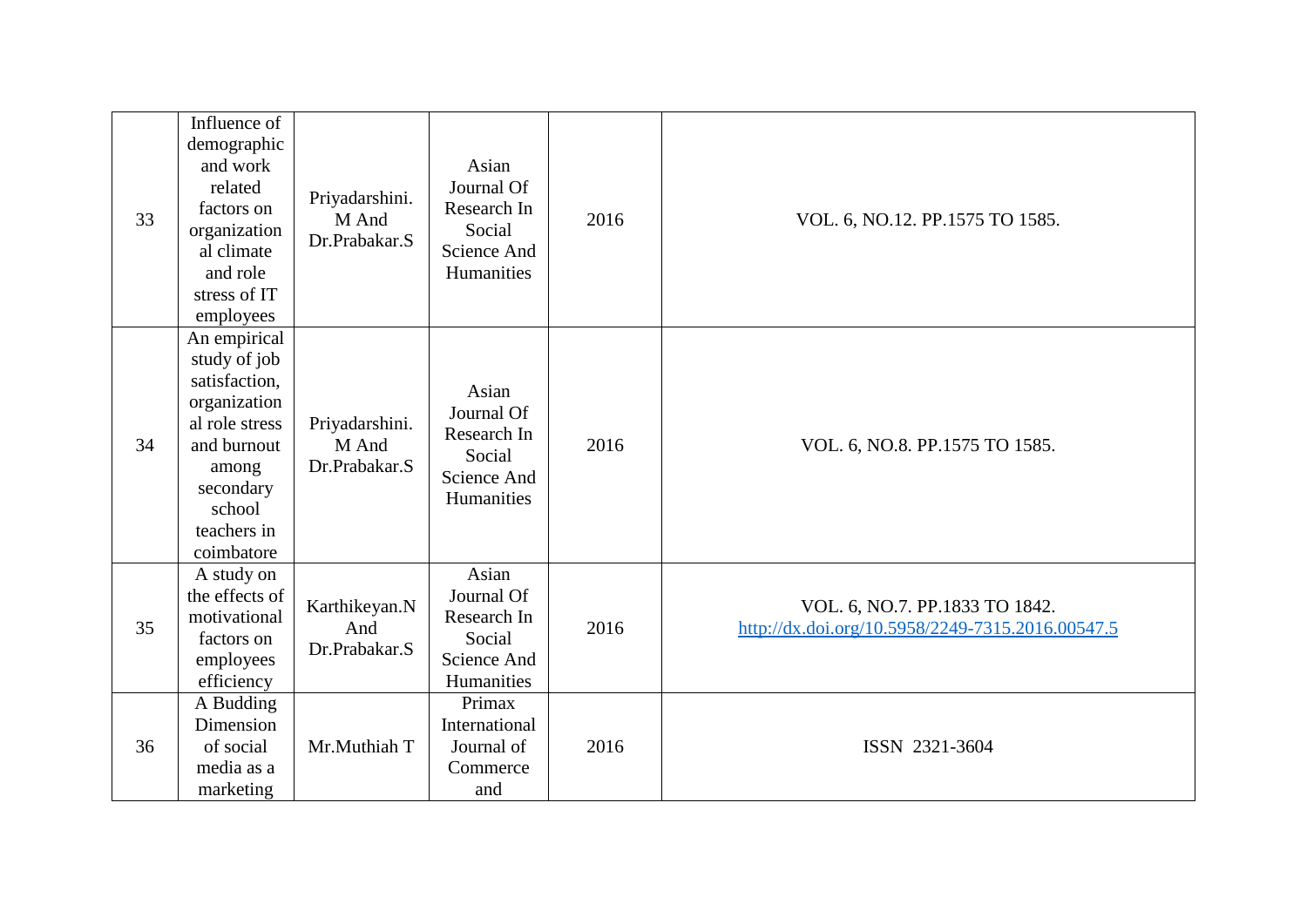|    | communicati<br>on in Hotel<br>Industry                                                                          |                                            | Management<br>Research                                                                   |      |                                                                                                                             |
|----|-----------------------------------------------------------------------------------------------------------------|--------------------------------------------|------------------------------------------------------------------------------------------|------|-----------------------------------------------------------------------------------------------------------------------------|
| 37 | Mediation<br>effect of<br>hygiene<br>factors<br>between<br>motivation<br>factors and<br><b>OCB</b>              | Rajkumar.M<br>And<br>Dr.Prabakar.S         | Asian<br>Journal Of<br>Research In<br>Social<br>Science And<br>Humanities                | 2016 | VOL. 6, NO.5. PP.1095 TO 1111.<br><b>Mediation Effect of Hygiene Factors between Motivation Factors</b><br>and  - MOAM.INFO |
| 38 | Health<br>checks of<br>new private<br>sector banks<br>in India<br>using<br><b>CAMEL</b><br>Model                | Mr. R. Vishal<br>Kumar And<br>Dr.M.V.Subha | Indian<br>Journal of<br>Economic<br>Research                                             | 2015 | VOL $12(3)$                                                                                                                 |
| 39 | A study on<br>social cause<br>related<br>marketing<br>and its<br>impact on<br>customer<br>brand<br>preferences. | Dr.T.Bina<br>Ms.P.Shanmug<br>ha Priya      | International<br>Journal Of<br>Innovative<br>Science<br>Engineering<br>And<br>Technology | 2015 | ISSN 2348 7968<br><b>IJISET_V2_I9_09.pdf</b>                                                                                |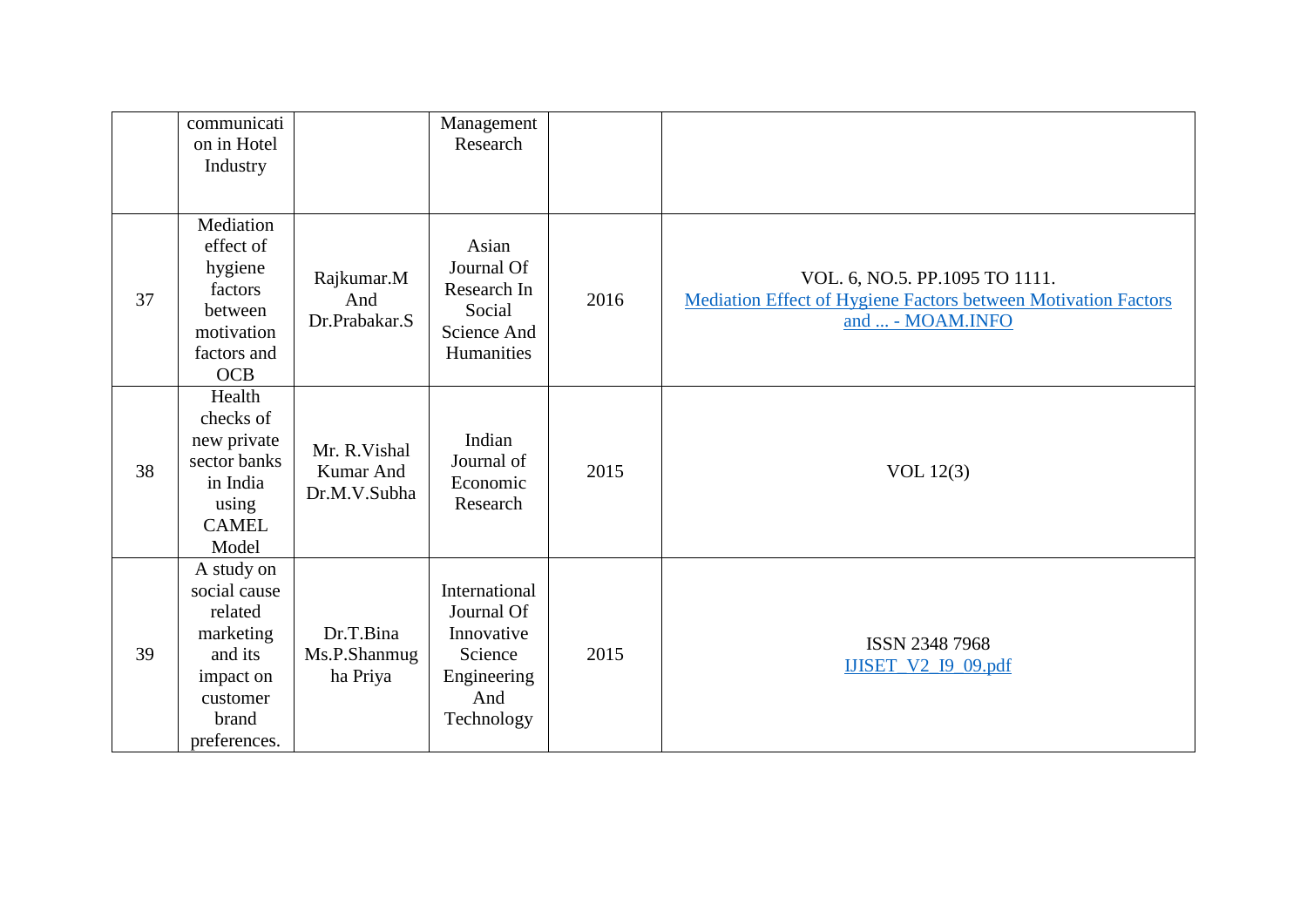| 40 | A study on<br>consumers<br>opinion<br>towards<br>social media<br>is an<br>alternative<br>marketing<br>tool                 | Mr.Muthiah T                                     | <b>Shanlax</b><br>International<br>Journal of<br>Management | 2015 | ISSN 2321-4643<br>www.shanlaxjournals.in/pdf/SPL/MGT-SPL-1.pdf |
|----|----------------------------------------------------------------------------------------------------------------------------|--------------------------------------------------|-------------------------------------------------------------|------|----------------------------------------------------------------|
| 41 | Mental<br>Health in<br>relation with<br>personality<br>of rural<br>Adolescent<br><b>Students</b>                           | Dr.S.Prabakar                                    | Indian<br><b>Streams</b><br>Research<br>Journal             | 2015 | ISSN: 2230-7850                                                |
| 42 | A study on<br>competency<br>mapping of<br>employees<br>with special<br>reference to<br>flow link<br>systems<br>private ltd | Ms. K.Soniya                                     | Archers And<br>Elevators<br>Publishing<br>House             | 2015 | ISBN:978-93-83241-45-3                                         |
| 43 | Inter<br>Association<br>between<br>Financial<br>Attitude,<br>financial<br>behaviour                                        | Dr.Subha .M.V<br>And<br>Ms.P.Shanmug<br>ha Priya | Journal of<br>Applied<br>sciences<br>Research               | 2015 | ISSN: 1819-544X                                                |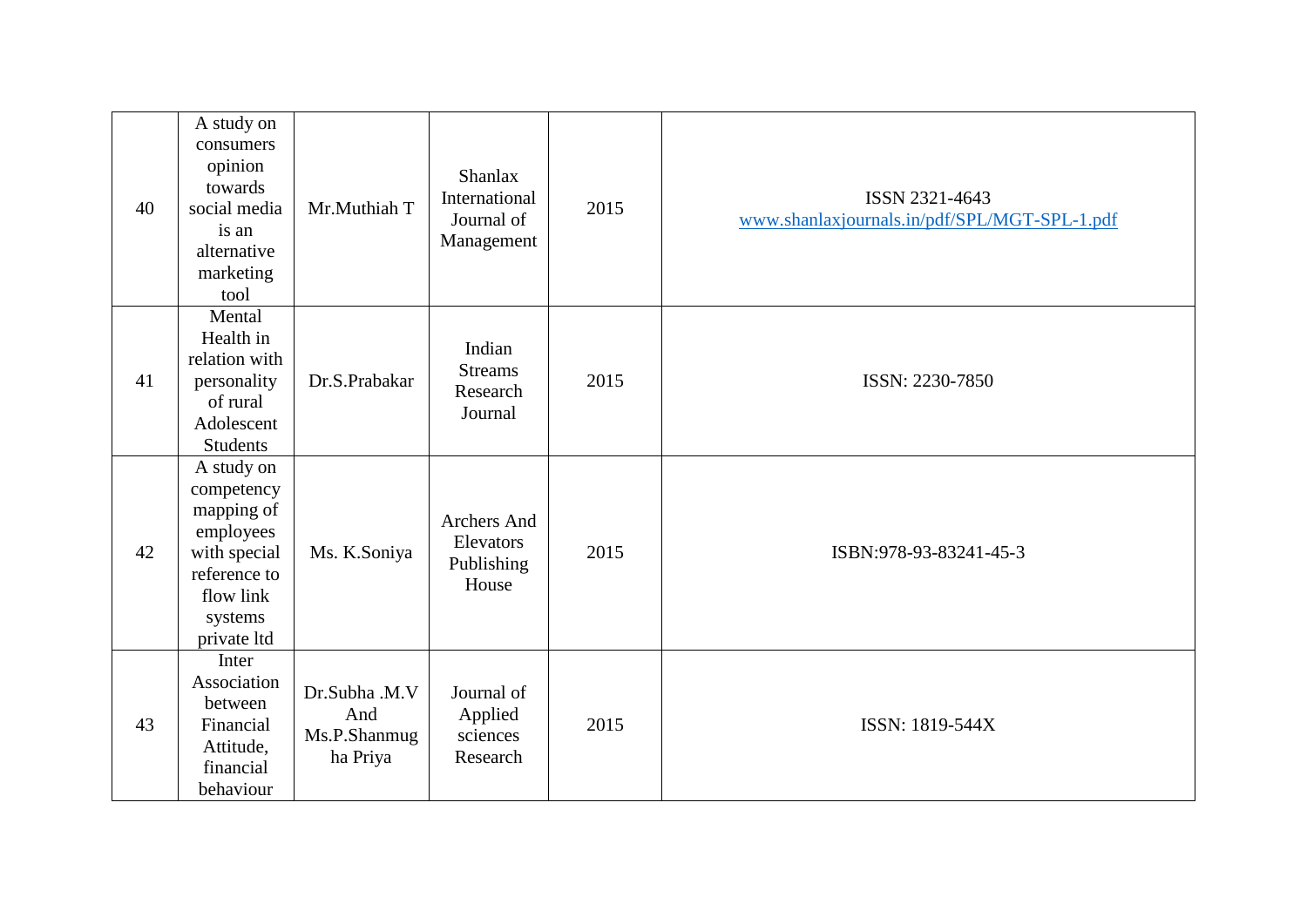|    | and financial<br>Knowledge                                                                                                                                       |                                                       |                                                            |      |                                                                                                                                                                                                                            |
|----|------------------------------------------------------------------------------------------------------------------------------------------------------------------|-------------------------------------------------------|------------------------------------------------------------|------|----------------------------------------------------------------------------------------------------------------------------------------------------------------------------------------------------------------------------|
| 44 | Savings<br>Behaviour,<br>Financial<br>Stress and<br>Demand for<br>Investment<br>Advisory<br>$S$ ervices – A<br>survey of<br>employees in<br>IT/ITes<br>industry. | Dr.Subha .M.V<br>And<br>Ms.P.Shanmug<br>ha Priya      | Advances in<br>Natural and<br>Applied<br><b>Sciences</b>   | 2015 | ISSN: 1995-0772                                                                                                                                                                                                            |
| 45 | A study on<br>analysis of<br>equity share<br>price<br>movements<br>of selected<br>banking<br>scripts                                                             | Mr.A.Arun<br>Prakash And<br>Ms.P.Shanmug<br>ha Priya  | Global<br><b>Journal For</b><br>Research<br>Analysis       | 2015 | ISSN NO: 2277-8160, Volume 4, July 2015, Issue -7<br>A Study On Analysis Of Equity Share Price Movements Of Selected<br>Banking Scrip Ss, GJRA - Global Journal For Research<br>Analysis(GJRA), GJRA   World Wide Journals |
| 46 | A study on<br>day of the<br>week effect<br>of selected<br>scrips with<br>reference to                                                                            | Mr.R.Santhosh<br>Raja And<br>Ms.P.Shanmug<br>ha Priya | International<br>Organization<br>Of Scientific<br>Research | 2015 | ISSN: 2278 – 487 X, Volume 17, Issue 7, July 2015<br>J017735568.pdf (iosrjournals.org)                                                                                                                                     |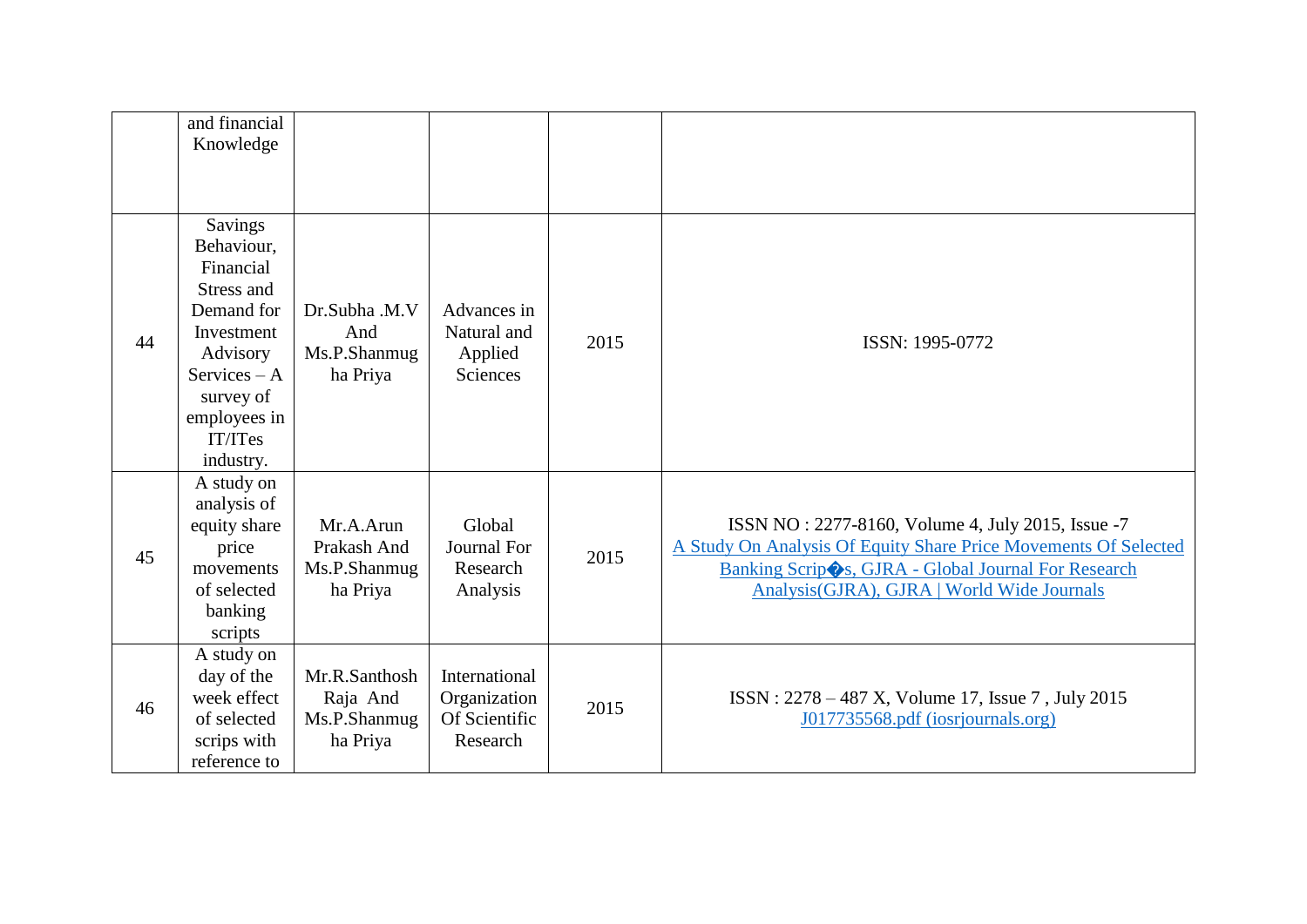|    | banking<br>sector                                                                                   |                                                  |                                                                                          |      |                                                                                                            |
|----|-----------------------------------------------------------------------------------------------------|--------------------------------------------------|------------------------------------------------------------------------------------------|------|------------------------------------------------------------------------------------------------------------|
| 47 | A study on<br>loan<br>performance,<br>NPAs and<br>Net profit in<br>new private<br>banks of<br>India | Dr.Subha .M.V<br>And<br>Mr.R.Vishal<br>Kumar     | International<br>Journal Of<br>Applied<br><b>Business</b><br>And<br>Economic<br>Research | 2015 | Vol 13, No.2                                                                                               |
| 48 | A study on<br>the influence<br>of financial<br>literacy on<br>individual<br>savings<br>behaviour    | Dr.Subha .M.V<br>And<br>Ms.P.Shanmug<br>ha Priya | International<br>Journal Of<br>Applied<br><b>Business</b><br>And<br>Economic<br>Research | 2015 | Vol 13, No.4                                                                                               |
| 49 | A Study on<br>the factors<br>determining<br>the financial<br>literacy of<br>households              | Dr.Subha .M.V<br>And<br>Ms.P.Shanmug<br>ha Priya | International<br>Journal Of<br>Economic<br>Research                                      | 2015 | Vol $12(3)$<br>https://citeseerx.ist.psu.edu/viewdoc/download?doi=10.1.1.682.6941<br>$&$ rep=rep1&type=pdf |
| 50 | Assessment<br>of financial<br>Literacy<br>levels-A<br>Case of<br>financial                          | Dr.Subha .M.V<br>And<br>Ms.P.Shanmug<br>ha Priya | Man in India                                                                             | 2015 | Vol 95(3)                                                                                                  |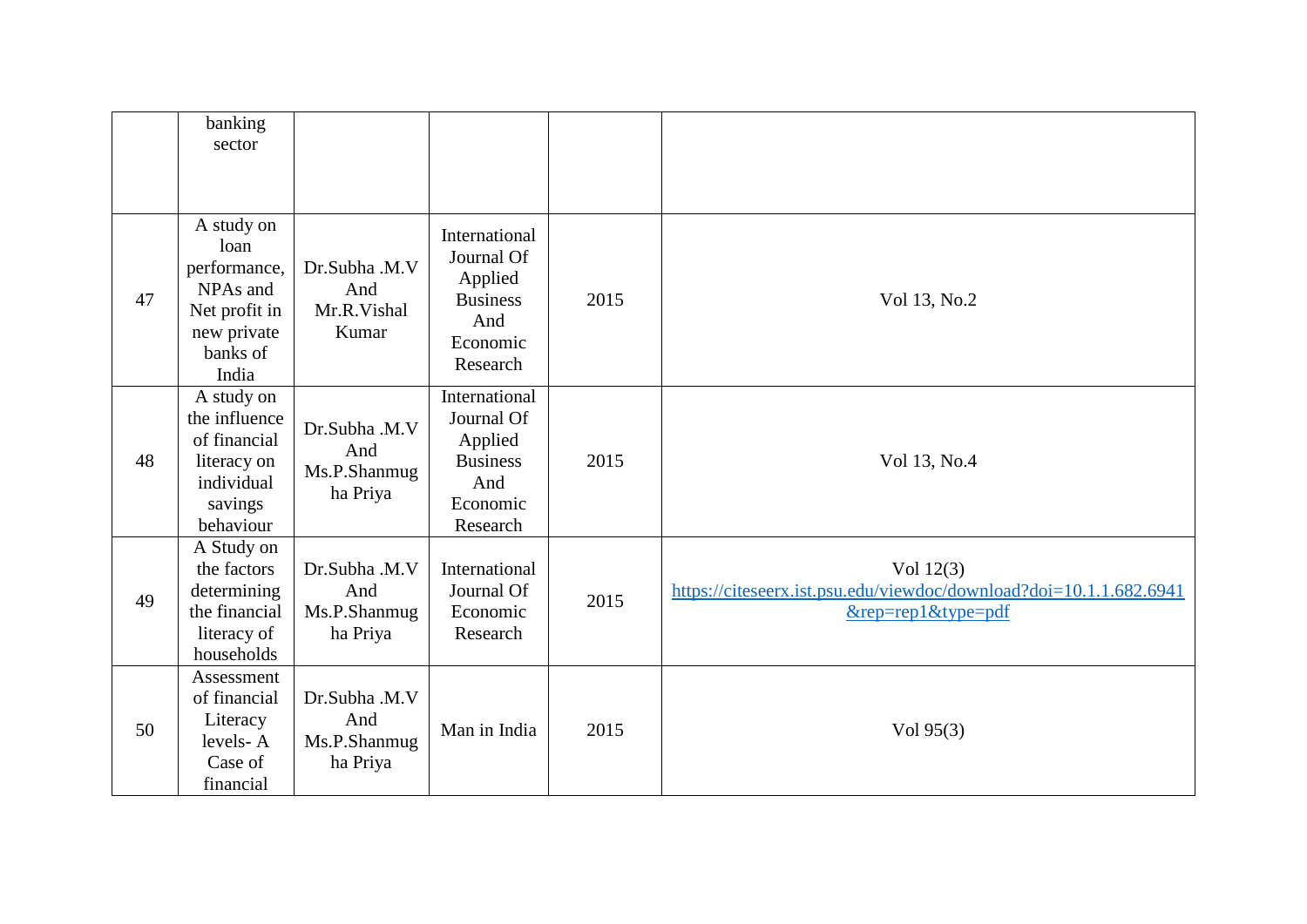|    | Attitude,<br>Behaviour<br>and Parental<br>Influence<br>among Post<br>Graduate<br>students.                                               |                              |                                                                             |      |                                            |
|----|------------------------------------------------------------------------------------------------------------------------------------------|------------------------------|-----------------------------------------------------------------------------|------|--------------------------------------------|
| 51 | An empirical<br>study on<br>investors<br>awareness in<br>insurance in<br>dustry                                                          | Ms. K.Soniya                 | Pezzottaite<br>Journals                                                     | 2014 | ISSN (PRINT):2279-0896, (ONLINE):2279-090X |
| 52 | A study on<br>financial<br>derivatives<br>(future $&$<br>options) with<br>special<br>reference to<br><b>ICICI &amp; SBI</b>              | Ms. K.Soniya                 | International<br>Journal of<br>Commerce<br>and Business<br>Studies.         | 2013 | ISSN NO-2347-2847                          |
| 53 | Importance -<br>Performance<br>analysis as a<br>strategic tool<br>for<br>destination<br>Attractivene<br>ss:An<br>Analysis of<br>domestic | Dr.C.Kanagaraj<br>Ms.T.Bindu | International<br>Journal of<br>Management<br>and Business<br><b>Studeis</b> | 2013 | ISSN 2230-9519, Vol 2, Issue 1             |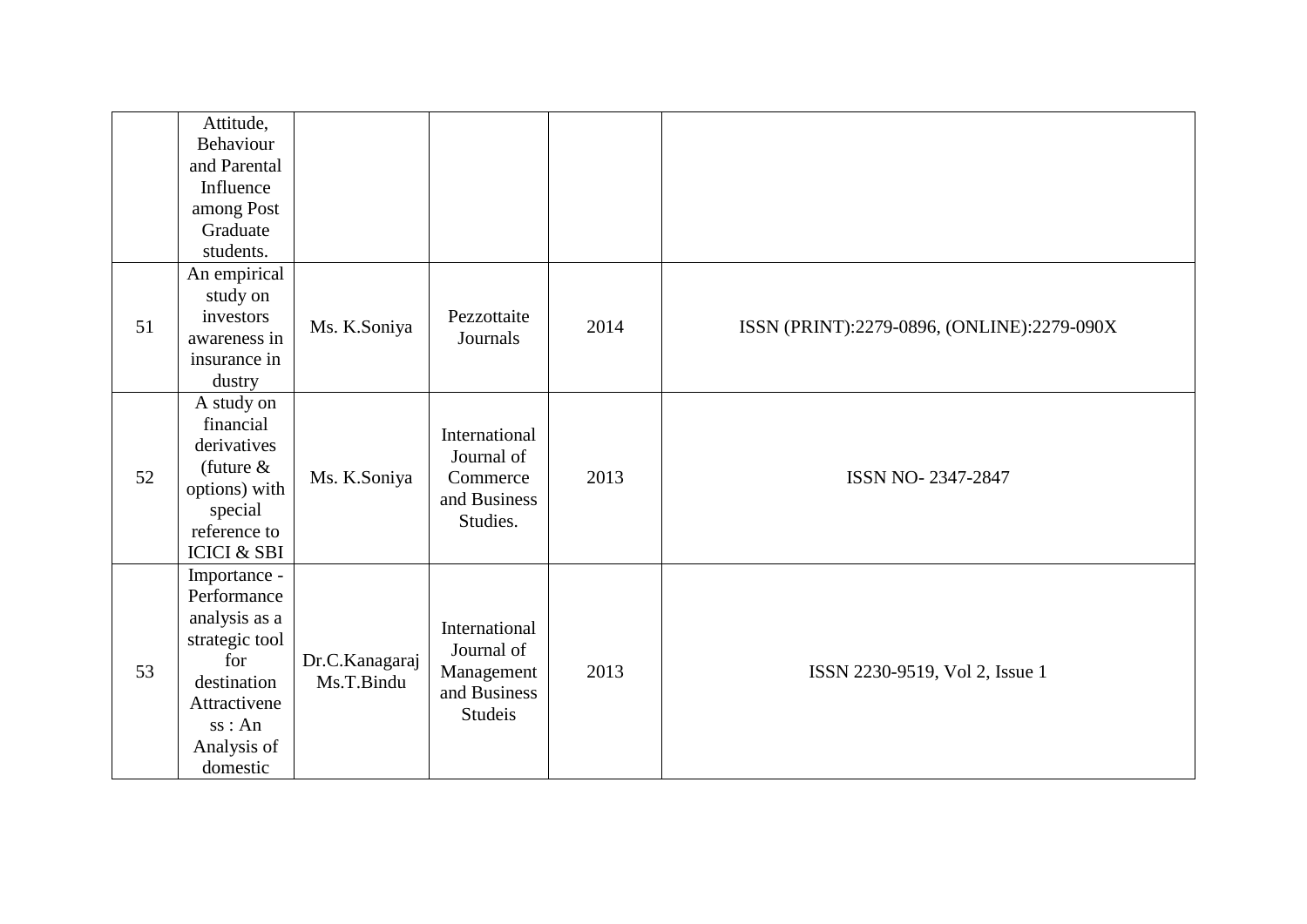|    | travellers to      |                              |                                                                             |      |                                |
|----|--------------------|------------------------------|-----------------------------------------------------------------------------|------|--------------------------------|
|    | Kerala             |                              |                                                                             |      |                                |
|    |                    |                              |                                                                             |      |                                |
|    |                    |                              |                                                                             |      |                                |
|    | An Analysis        |                              | International<br>Journal of<br>Management<br>and Business<br><b>Studeis</b> |      |                                |
|    | of Push and        |                              |                                                                             |      |                                |
|    | <b>Pull Travel</b> | Dr.C.Kanagaraj               |                                                                             |      |                                |
| 54 | Motivations        | Ms.T.Bindu                   |                                                                             | 2013 | ISSN 2230-9519, Vol 3, Issue 2 |
|    | of Domestic        |                              |                                                                             |      |                                |
|    | Tourists to        |                              |                                                                             |      |                                |
|    | Kerala             |                              |                                                                             |      |                                |
|    | An Study on        |                              | Life Science<br>Journal                                                     | 2013 |                                |
|    | International      |                              |                                                                             |      |                                |
|    | Tourist's          | Dr.C.Kanagaraj<br>Ms.T.Bindu |                                                                             |      | ISSN 0024 - 3205, Vol 10       |
| 55 | Satisfaction       |                              |                                                                             |      |                                |
|    | with tourism       |                              |                                                                             |      |                                |
|    | services in        |                              |                                                                             |      |                                |
|    | Kerala             |                              |                                                                             |      |                                |
|    | Experiential       | Dr.S.Selvabask<br>ar         | Srusti<br>Management<br>Review                                              | 2011 |                                |
|    | Retailing - A      |                              |                                                                             |      | ISSN 0974 - 4274               |
|    | contemporar        |                              |                                                                             |      |                                |
| 56 | y Approach         |                              |                                                                             |      |                                |
|    | in Customer        |                              |                                                                             |      |                                |
|    | Engagement         |                              |                                                                             |      |                                |
|    | and                |                              |                                                                             |      |                                |
|    | Retention          |                              |                                                                             |      |                                |
|    | Experiential       | Mr.S.Selvabask<br>ar         | Annamalai<br><b>Business</b><br>Review                                      | 2010 |                                |
| 57 | Retailing in       |                              |                                                                             |      |                                |
|    | the Indian         |                              |                                                                             |      |                                |
|    | Context - A        |                              |                                                                             |      |                                |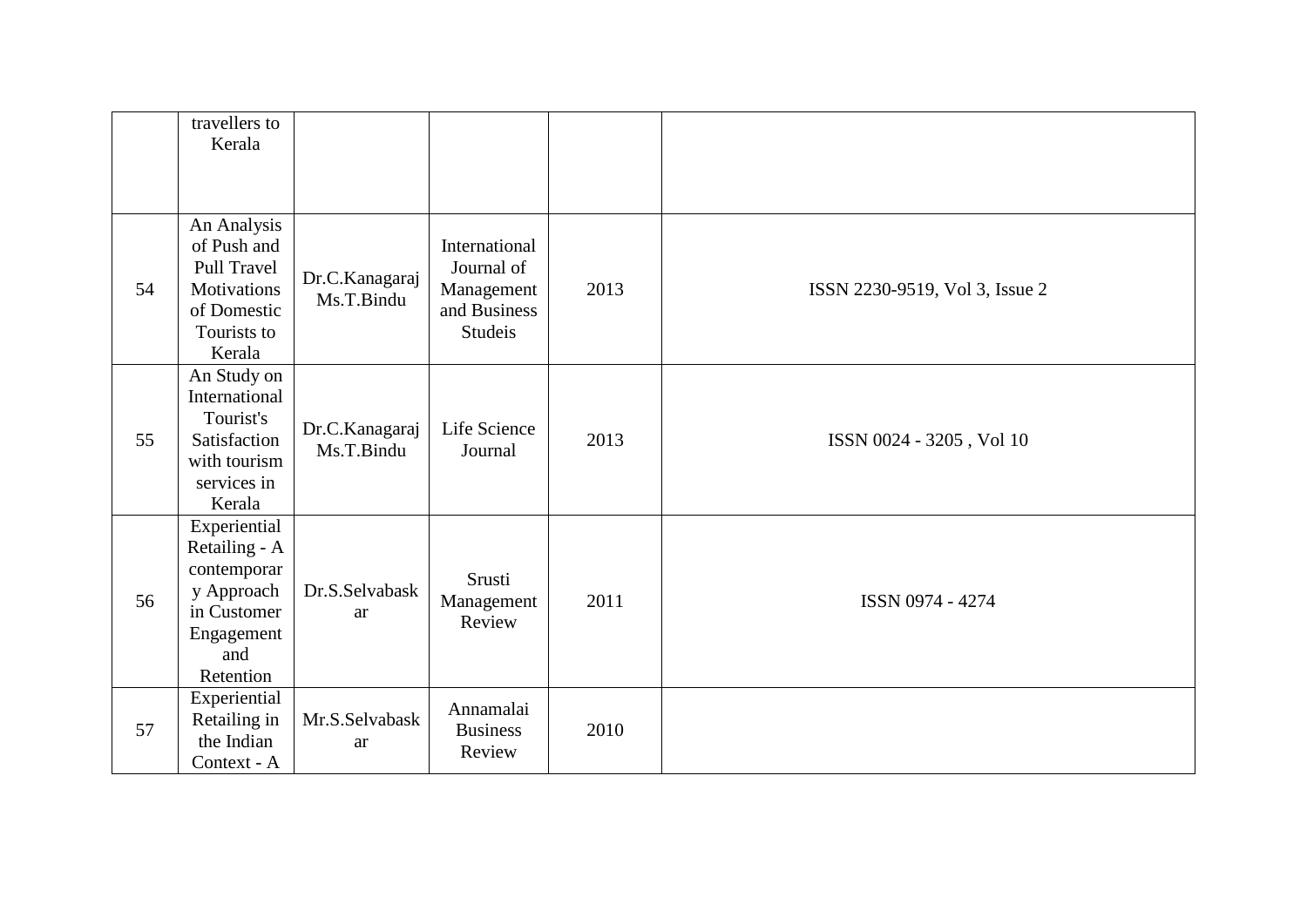|    | conceptual<br>Approach                                                                                                          |                          |                                                                               |      |                |
|----|---------------------------------------------------------------------------------------------------------------------------------|--------------------------|-------------------------------------------------------------------------------|------|----------------|
| 58 | Adopter<br>Categories<br>of Electronic<br><b>Banking</b><br>Services                                                            | Dr.T.Bina                | International<br>Journal of<br><b>Business and</b><br>Engineering<br>Research | 2010 | ISSN 0975-0479 |
| 59 | Financial<br>Literacy and<br>its Role in<br>promoting a<br>sound<br>Financial<br>system                                         | Ms.P.Shanmug<br>ha Priya | Strategic<br>Issues in<br><b>Business</b>                                     | 2010 |                |
| 60 | <b>Business</b><br>Groups in<br>India:<br>Emergence<br>and<br>Implications<br>for Future<br>Corporate<br>Governance<br>Research | Mr.R.Vishal<br>Kumar     | Managerial<br>strategies for<br>Excellence                                    | 2010 |                |
| 61 | Shopping<br><b>Attributes</b><br>and Related<br>consumer<br>behaviour in<br>the context<br>of food and                          | Mr.S.Selvabask<br>ar     | Management<br>Researcher                                                      | 2010 |                |